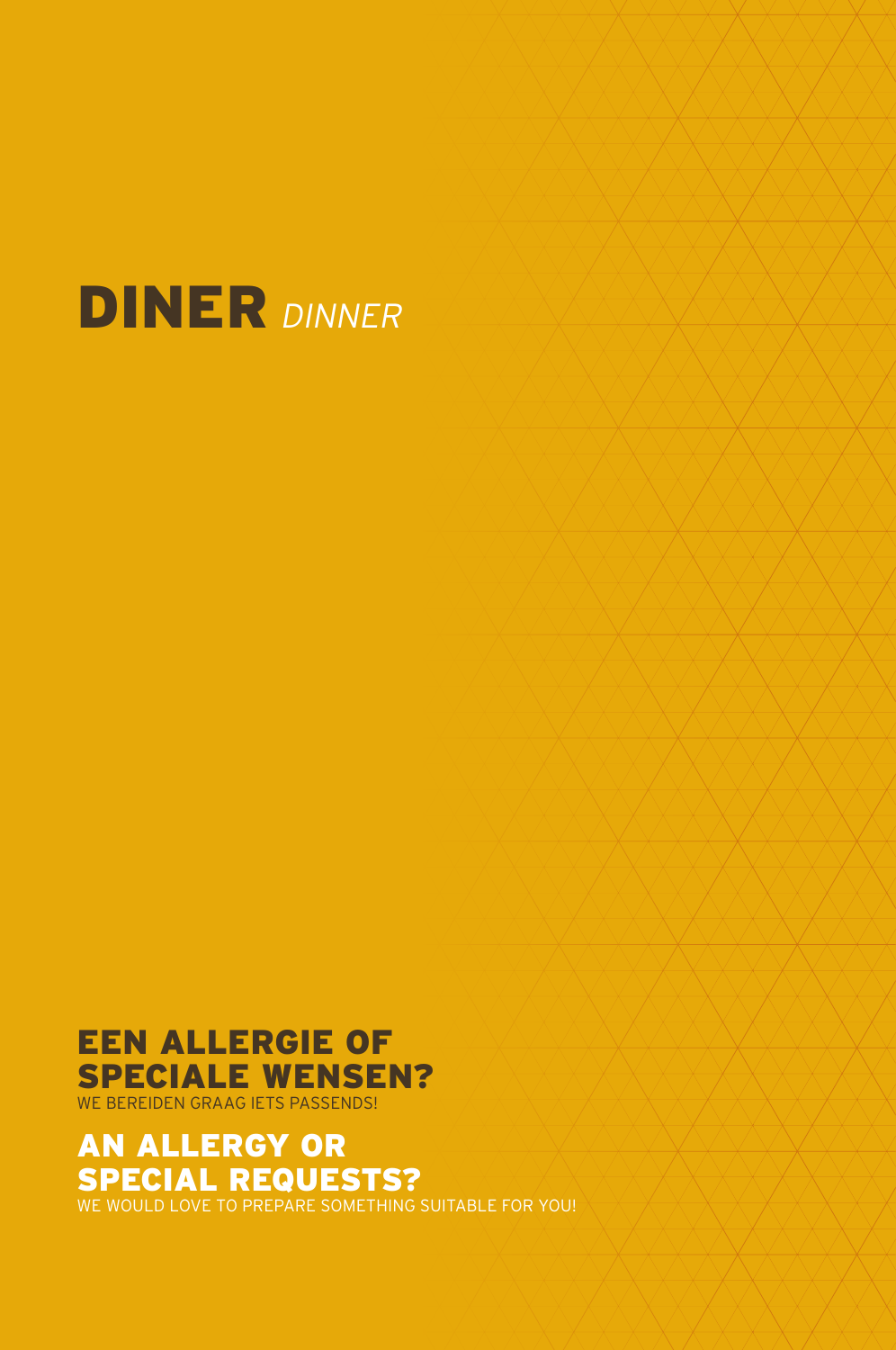### KOFFIE & THEE COFFEE & TEA

KOFFIE COFFEE 3.50

ESPRESSO 3.50

#### ESPRESSO MACCHIATO 3.85

**DOPPIO 4.75** 

CAFÉ LATTE CAFFÈ LATTE 4.00

LATTE MACCHIATO 4.00

SOJA- | HAVERMELK SOY- | OAT MILK + 0.60

CAPPUCCINO 4.00

WARME CHOCOLADEMELK HOT CHOCOLATE 4.25 **MET SLAGROOM** WITH WHIPPED CREAM 4.85

THEE TFA 3.50

VERSE MUNTTHEE FRESH MINT TEA 4.75

VERSE GEMBERTHEE FRESH GINGER TEA 4.75

### **VERSE SAPPEN FRESH JUICES**

VERSE JUS D'ORANGE FRESH ORANGE JUICE 4.50 + GROOT *LARGE 7.75* 

HUISGEMAAKTE LIMONADE HOMEMADE LEMONADE 4.25 SINAASAPPEL - LIMOEN ORANGE - LIME AARDBEIEN - MINT STRAWBERRY - MINT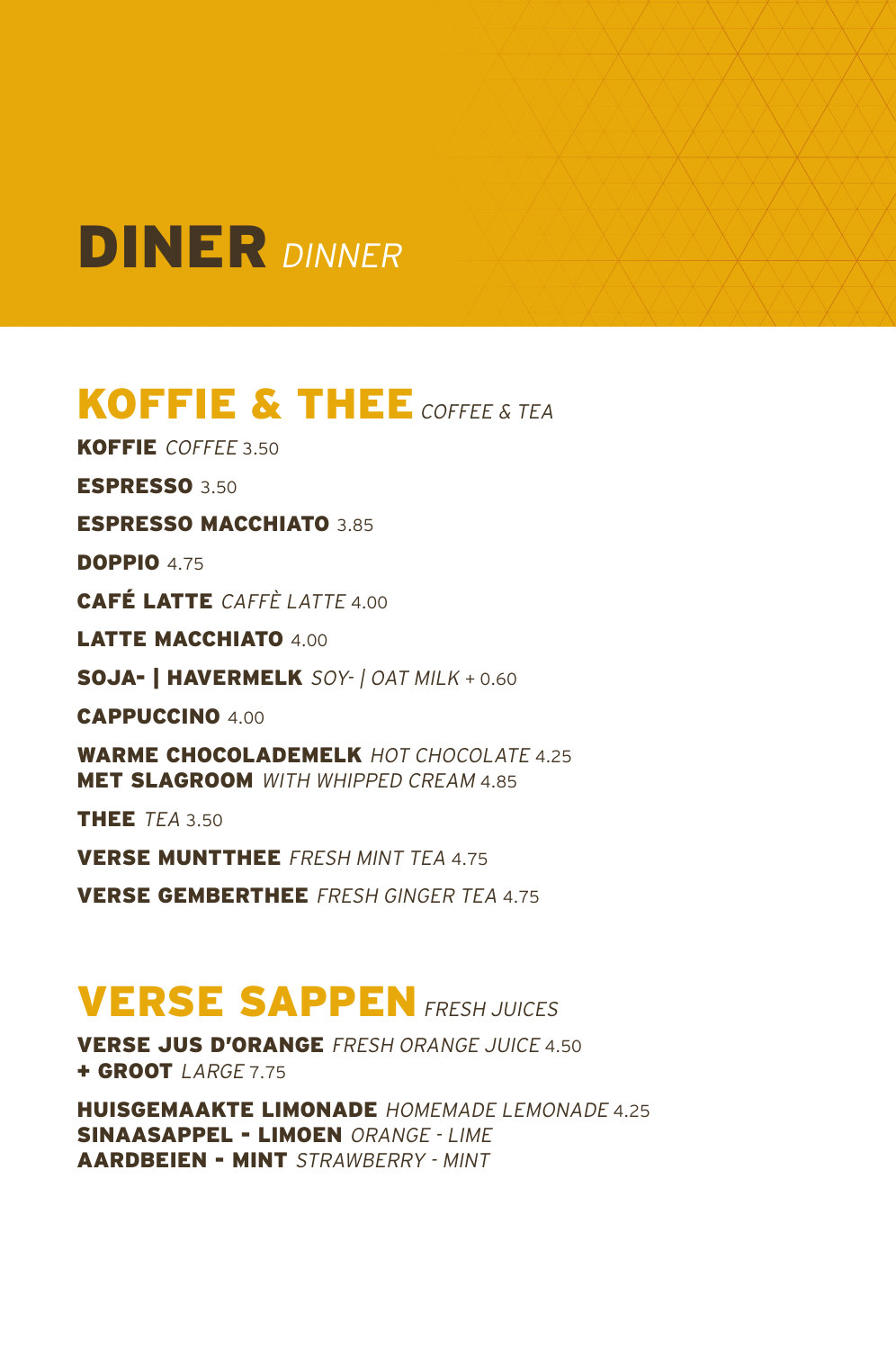

### VOORGERECHTEN STARTERS

#### BROODPLANKJE 8.50

AMBACHTELIJK BREEKBROOD | KRUIDENBOTER | OLIJVENTAPENADE | AÏOLI

BREAD PLATTER FARMERS BREAD | HERB BUTTER | OLIVE TAPENADE | AÏOLI

#### HUISGEMAAKTE GARNALENKROKETJES 12.75

RAVIGOTTESAUS | NAANBROOD

HOMEMADE SHRIMP CROQUETTES RAVIGOTTE SAUCE | NAANBREAD

#### GEROOKTE ZALM 14.75

VENKEL-WASABI SALADE | MIERIKSWORTEL CRÈME | AUGURK | TOAST

SMOKED SALMON FENNEL-WASABI SALAD | HORSERADISH CREAM | PICKLE | TOAST

CARPACCIO 14.75 WALDKORN CIABATTA | RUNDERMUIS | PARMEZAANSE KAAS | BASILICUMPESTO | PIJNBOOMPITJES | MESCLUN

WALDKORN CIABATTA | BEEF MOUSE | PARMESAN CHEESE | BASIL PESTO | PINE SEEDS | MESCLUN

#### DUN GESNEDEN SERRANOHAM 14.75

NAANBROOD | MESCLUN | FÈTA | BASILICUMPESTO | OLIJVEN

THINLY SLICED PARMA HAM NAANBREAD | MESCLUN | FÈTA | BASIL PESTO | OLIVES

GEBAKKEN CHAMPIGNONS 12.00

TOAST | KASTANJECHAMPIGNONS | KRUIDENBOTER

BAKED MUSHROOMS TOAST | CHESTNUT MUSHROOMS | HERB BUTTER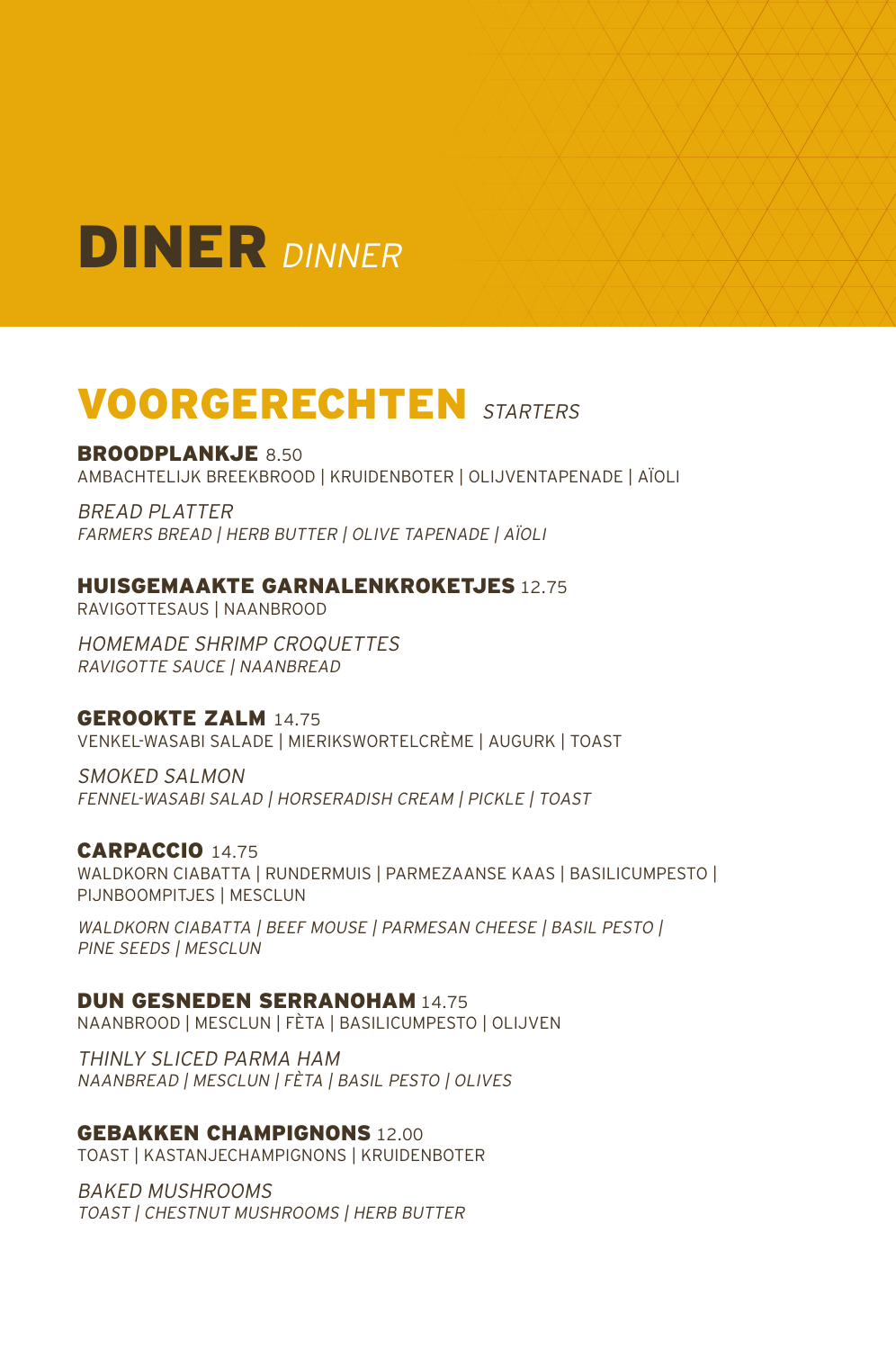## SOEP SOUP

GESERVEERD MET AMBACHTELIJK BOERENBROOD SERVED WITH TRADITIONAL BREAD

#### WEKELIJKS WISSELENDE SOEP 10.00

NO WASTE | VERSPILLINGSFABRIEK | HUTTEN

SOUP OF THE DAY NO WASTE | VERSPILLINGSFABRIEK

#### **TOM KA KHAI 11.00**

THAISE KOKOSSOEP | KIPPENDIJEN | PAKSOI | KASTANJECHAMPIGNONS | EDAMAME BOONTJES | PAKSOI | GEKOOKT EI | KROKANT GEBAKKEN UITJES

THAI COCONUT SOUP | CHICKEN THIGHS | CHESTNUT MUSHROOMS | EDAMAME BEANS | BOK CHOY | BOILED EGG | CRISPY BAKED **ONIONS** 

### WRAPS

#### **SPICY 10.00**

TORTILLA | CHILIBONEN | GERASPTE KAAS | MEXICAANS GEKRUID RUNDERGEHAKT | MAÏS | TOMATENSALSA | GUACOMOLE | ROMAANSE SLA

TORTILLA | CHILI BEANS | GRATED CHEESE | MEXICAN SPICED MINCED BEEF | CORN | TOMATO SALSA | GUACOMOLE | LITTLE GEMS

#### **VEGAN 9.50**

TORTILLA | KROKANTE AVOCADO WEDGES | SPINAZIE | TOMATENSALSA | GUACOMOLE | ROMAANSE SLA

TORTILLA | CRISPY AVOCADO WEDGES | SPINACH | TOMATO SALSA | GUACOMOLE | **LITTLE GEMS** 

### SALADES SALADS

GESERVEERD MET AMBACHTELIJK BOERENBROOD

SERVED WITH TRADITIONAL BREAD

#### CAESAR 13.00

GEKOOKT EI | PARMEZAAN | ANSJOVIS | BACON | CAESARDRESSING | CROUTONS

BOILED EGG | PARMESAN | ANCHOVIES | BACON | CAESARDRESSING | CROUTONS

- + KROKANTE KIPPENDIJEN 4.75 CRISPY CHICKEN THIGHS
- + GEROOKTE ZALM 5.75 SMOKED SALMON
- + GAMBA'S 5.75 GAMBAS

#### **CHEVRE** 15.50

CROUTON | GEITENKAAS | BIETENCOMPOTE | GEKARAMELISEERDE UI | WALNOOT | TOMAAT | KOMKOMMER | VINAIGRETTE

CROUTON | BEET COMPOTE | CARAMELIZED ONION | WALNUT | TOMATO | CUCUMBER | **VINAIGRETTE** 

#### **MAHLER 15.50**

AZIATISCHE BAVETTE PUNTJES | MESCLUN | GEGRILDE GROENTEN | KROKANTE UI | MADAME JEANETTE-MAYONAISE

ASIAN BAVETTE STRIPS | MESCLUN | GRILLEDVEGETABLES | CRISPY ONION | MADAME JEANETTE MAYONNAISE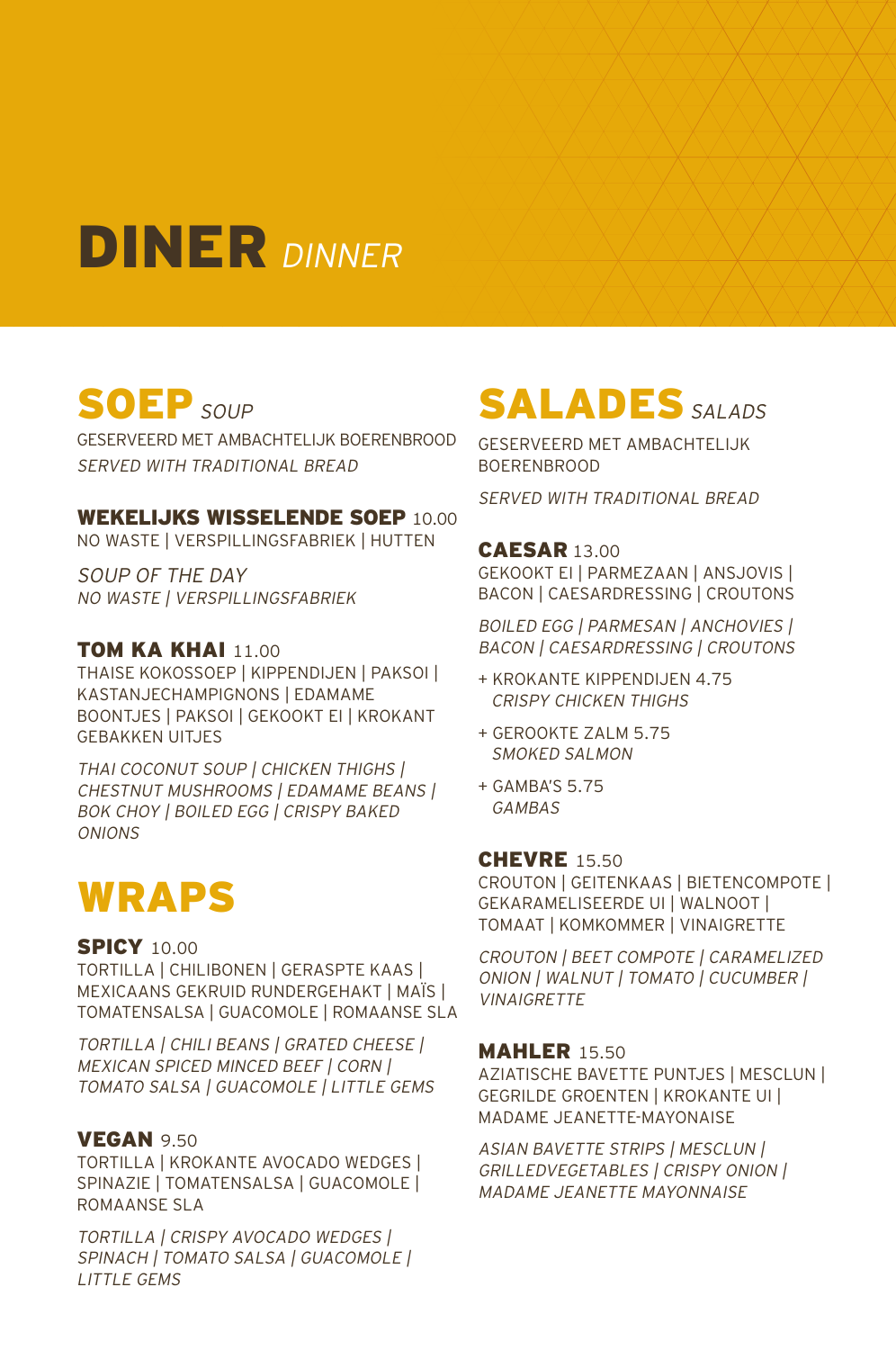### STREETFOOD

#### FISH & CHIPS 15.00

GEFRITUURDE HEEKFILET | FRIET | CITROEN | RAVIGOTTESAUS

DEEP FRIED FILLET OF HAKE | FRIES | LEMON | RAVIGOTE SAUCE

#### HUISGEMAAKTE GEHAKTBAL 12.00

RUNDERGEHAKT | JUS | AMSTERDAMS ZUUR | MAYONAISE | FLAGUETTE

HOMEMADE MEATBALL MINCED BEEF | GRAVY | PICKLES | MAYONAISSE | FLAGUETTE

#### MAHLERBURGER 150 GRAM 18.75 GEGRILDE TOMAAT | GEKARAMELISEERDE

UIEN | AUGURK | CHEDDAR | BBQ-SAUS | BOERENFRITES

GRILLED TOMATO | CARAMELISED ONION | GHERKIN | CHEDDAR CHEESE | BARBECUE SAUCE | FARMERS FRIES

#### **SATÉ** 17.50

GEMARINEERDE KIPPENDIJEN | ATJAR | KOMKOMMER | UDANG KROEPOEK | FRITES

CHICKEN THIGHS | ATJAR | CUCUMBER | UDANG KROEPOEK | FRENCH FRIES

#### **STEAK MAHLER 27.50**

BAVETTE | POMMES DAUPHINE | GEGRILDE RATATOUILLE | KRUIDENBOTER

BAVETTE | POMMES DAUPHINE | GRILLED RATATOUILLE | HERB BUTTER

## VEGALICIOUS

HUISGEM. QUINOA BURGER 16.00 LENTE-UI | TOMATENCOMPOTE | SOJA-YOGHURT | PICALILLY | BOERENFRIET

HOMEMADE QUINOA BURGER SPRING ONION | TOMATO COMPOTE | SOY YOGHURT | PICCALILLY | FARMERS FRIES

#### POKÉ BOWL 15.00

PANDAN KOKOSRIJST | SPINAZIE | EDAMAME BOONTJES | WINTERPEEN | KOMKOMMER | AVOCADO | GEMBERVLOKKEN | KIKKOMAN | WASABIMAYONAISE

PANDAN COCONUT RICE | SPINACH | EDAMAME BEANS | WINTER CARROT | CUCUMBER | AVOCADO | GINGER FLAKES | KIKKOMAN | **WASABIMAYONAISE** 

- + GEROOKTE ZALM 5.75 SMOKED SALMON
- + GAMBA'S 5.75 GAMBAS